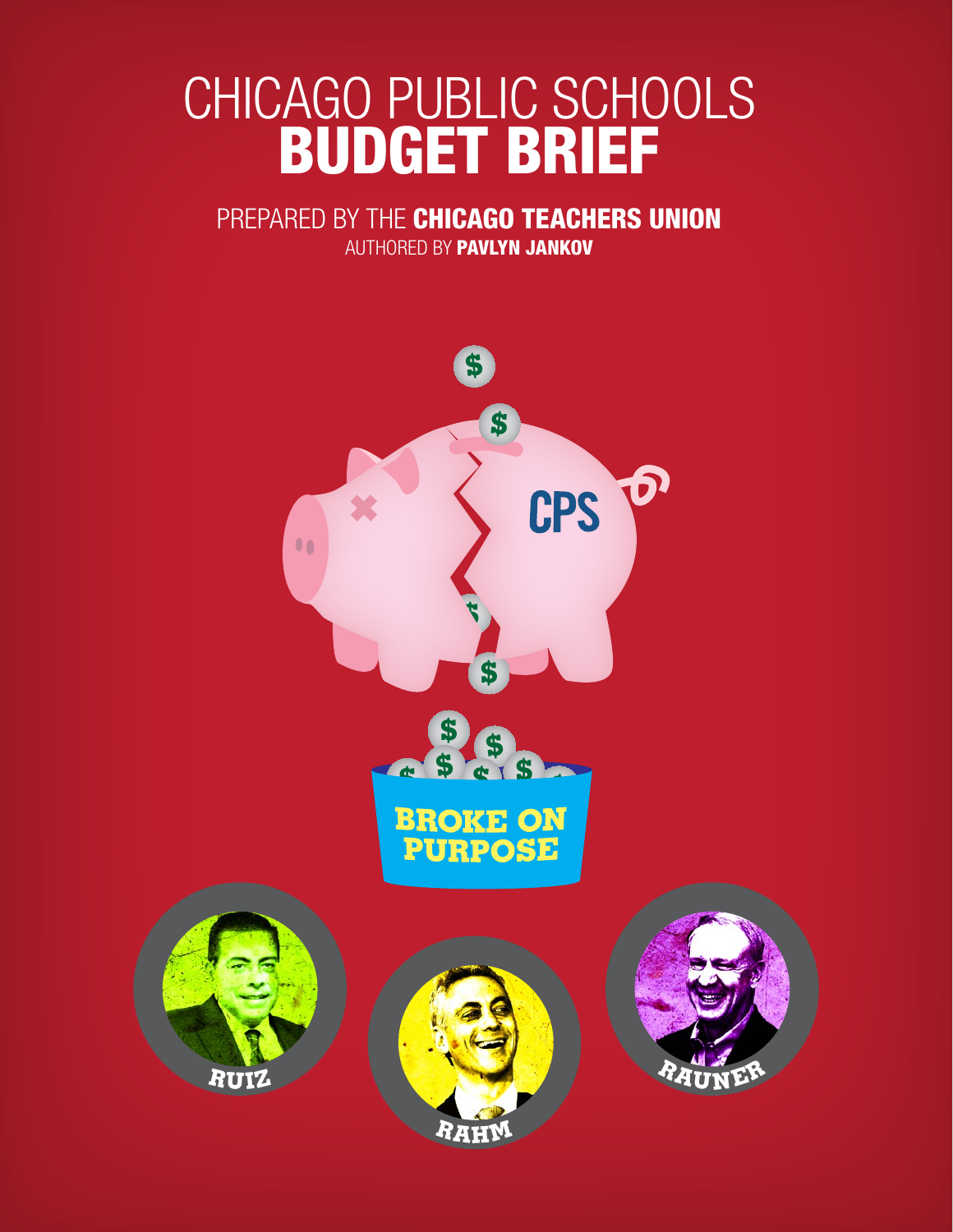### Spending Away from Schools

CPS has repeatedly made the false claim that it has protected classrooms by cutting millions from Central Office and administrative support. Since 2011, the district claims to have made \$740 million in administrative cuts.<sup>1</sup> Its definition of "cuts" is non-standard: its "cuts" aren't actual cuts in spending, but savings on discounted contracts ("if the milk contract weren't renegotiated, the district would be in the hole for \$5 million more"). These "cuts" are often counter-balanced by increases in other areas.<sup>2</sup> The reality is that there was an increase of \$22 million, 17%, from 2011 to 2014, on spending for Central Office and network administrative positions.<sup>3</sup> The budgeted amount for these positions, none of which are involved in direct instructional supports to schools, was \$130 million in 2011, and increased to \$152 million as of December 2014. Positions paying a six-figure salary, increased in the budget by 30%, from \$35 million to \$45 million.

Where are the spending increases? Administrative offices change names, and departments are broken up, reorganized and aggregated back together so direct increases are impossible to discern. But we can see that despite its narrative of increasing supports and delegating control to the schools, CPS continues to invest in departments to implement its top down agenda. The Office of Strategy Management was newly created in 2012, and was budgeted for just under a \$1 million this fiscal year. Combined with other rearranged departments involved in standardized-testing (Department of Assessment), expanding school choice (Innovation and Incubation) and test-based management of schools (Accountability), CPS now budgets a total of \$6.1 million just for the position salaries across these departments. Departments with similar functions in 2011, including New School Development, the Office of Performance, Office of Student Assessment, and School Demographics and Planning, budgeted a total of \$5.5 million for position salaries. Wherever CPS is making cuts to Central Office-based supports to schools, the cuts are not in departments used to push its corporate school reform agenda.

CPS has also nearly doubled the positions budgeted for its Communications office, increasing salary expenditures from \$886,000 for 12 positions in 2011 to \$1.78 million for 22 positions in 2014. Similarly, its Family and Community Engagement Office, which primarily serves to organize support for Central Office-directed initiatives, has ramped up from \$1.5 million to \$2.7 million.

CPS has increased upper management at its Central Office. As they have rearranged network offices numerous times, a notable trend is that more of the salaried positions across those offices are for upper and middle management. The percentage of networks' related budgets for salaries spent on management and upper administration doubled since 2011, from 43% up to 88% of the \$25 million now budgeted for network salaries.<sup>4</sup>

#### Misplaced Priorities

*Teacher Evaluation*: The CPS teacher evaluation system ignores the complex needs of our students and instead promotes time-consuming, stress-inducing procedures that do not help students. This system is both unnecessary and expensive. Teachers need time to work together, observe each other's classes, take advantage of relevant professional learning opportunities and implement helpful suggestions from administrators or colleagues. Instead, teachers are spending hours learning about the intricacies of REACH, the Framework for Teaching, and the Performance Task Handbook; as well as writing pre- and post-conference forms, grading and uploading Performance Task scores, planning test-prep activities and analyzing standardized test data.

<sup>1.</sup> http://cps.edu/fy15budget/Pages/overview.aspx

<sup>2.</sup> http://catalyst-chicago.org/2013/07/record-600-millionin-budget-savings/

<sup>3.</sup> Analysis of 2011 and 2014 position files. Food services, custodial, safety, instructional, special education, clinicians, and other staff that provide services in schools but are budgeted out of Central Office were all removed from the analysis.

<sup>4.</sup> Included in management and upper admin positions are department Chiefs, Directors, senior managers, program directors, project managers, senior professionals, strategists and other upper administration. Positions in the Area Offices from 2011 are compared to positions in Network Offices in 2014.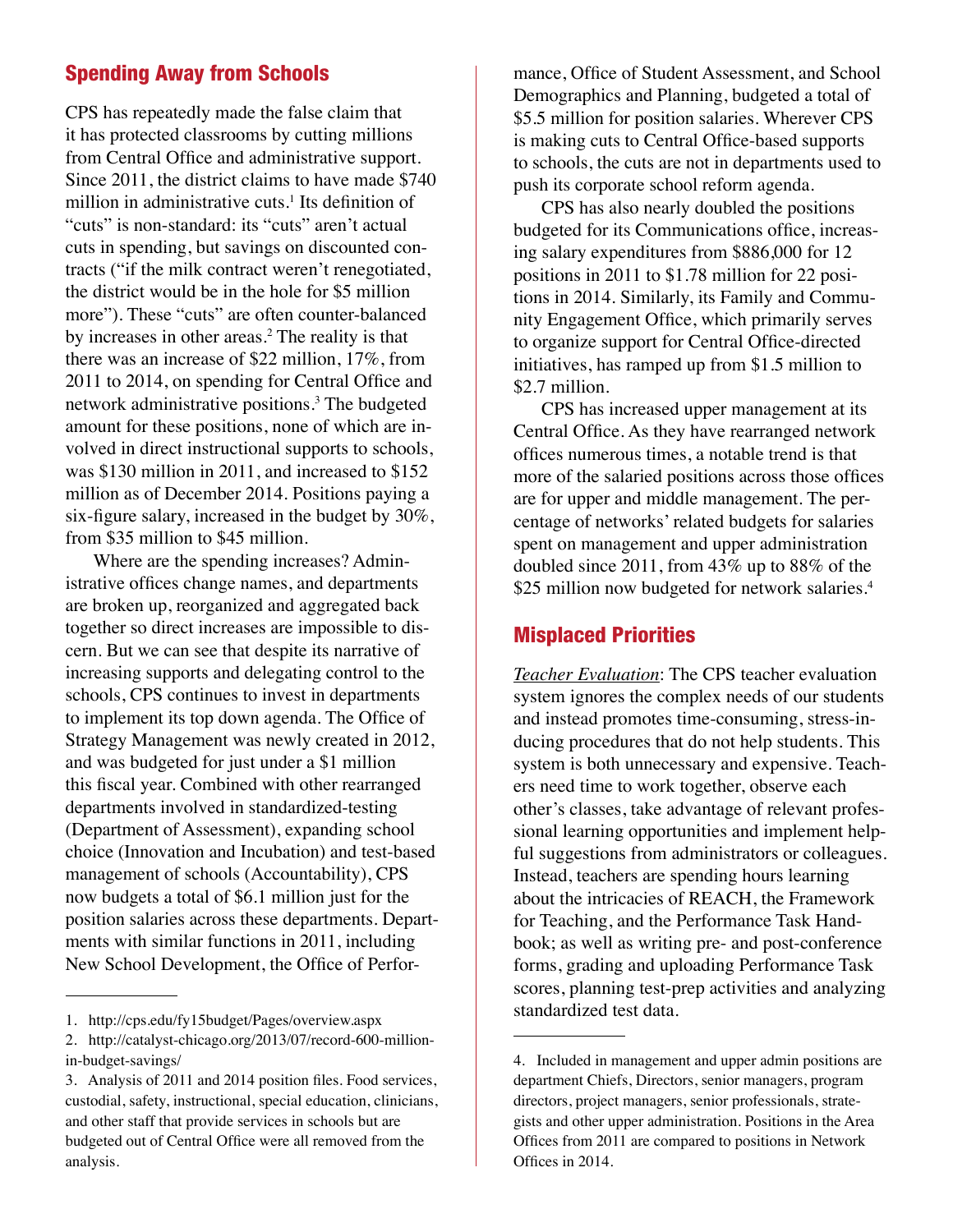In addition to the hours of time teachers spend on REACH instead of students, CPS spends a large amount of money on contractors and vendors for its evaluation system. CPS spent over \$2 million on True North Logic teacher evaluation software since 2013, and will incur another \$500,000 next year. The district spent \$750,000 over the past two years for instructional framework support services from the Consortium for Educational Change (CEC) and has entered a new five-year, \$1.1 million contract with the company for evaluator certification. The district also spends \$200,000 annually for the value-added calculations used in REACH. A contract with Battelle for Kids for communication services to staff about the evaluation system costs another \$250,000.

It is difficult to identify and quantify all Central Office staff engaged directly or indirectly in teacher evaluation work, but when including just those whose primary role is teacher evaluation, combined with annual costs of the aforementioned contracts, at least \$3 million was spent in the current year.

Teachers deserve support and not additional stress when it comes to providing quality instruction, improving practice, evaluation and recognition for the roles they play in students' lives.

*Standardized Testing*: Over \$7 million was spent in FY15 for four contracts with Wireless Generation, NWEA and ACT Inc.<sup>5</sup> The district also spent \$1.7 million over the last two fiscal years on a contract with NCS Pearson for IT supports and services primarily related to tracking standardized test data.<sup>6</sup> The total budget for the Department of Assessment was \$8.3 million this year, and school-level expenditures for assessments stood at \$1.7 million in December, for a total of \$10 million.

#### Reckless Outsourcing

The \$260 million three-year contract with Aramark for custodial services has already gone \$22 million over budget in its first year. Teachers have

The \$20 million no bid contract for SUPES was approved even though a principal training initiative was already in place through the Chicago Leadership Collaborative.

CPS has also outsourced more nursing services. CPS started outsourcing nursing to staffing agencies around 1994, but has increased the practice tremendously in recent years, reaching over \$30 million in FY 2015. CTU nurses have reported that nurses from the temporary staffing agencies have not shown up for work, and that principals have frantically called the CTU nurses, begging them to leave the school where they are to fill the vacancy. Nurses assigned through CPS offices are already stretched thin, but outsourced services only create another managerial obstacle for schools to navigate—instead of a dependable resource.

#### Reprioritizing the budget for students

CPS needs to balance its budget by reprioritizing services to students. Millions are wasted on testing contracts, accountability systems that stratify our schools, bad financial deals and unnecessary contracts. Instead, CPS needs to provide the following staff:

At least one certified school nurse or health services nurse stationed full time at every school. This would require hiring at least another 300 nurses at a cost of roughly \$30 million, less than the amount we pay each year on toxic swaps to banks such as Loop Capital, Bank of America and J.P. Morgan.

A certified librarian for every school would require hiring another 290 teacher-librarians, at roughly \$29 million. Returning Central Office spending to 2011 levels, and reducing spending at the network offices and the Communications office would be enough to fund a fully staffed library in every school.

A full-time social worker in every school would require hiring another 190 social work-

<sup>5.</sup> BOE Action 13-0828-PR1, BOE Action 14-0625-PR1, BOE Action 14-0625-PR2, BOE Action 14-0625-PR3

reported garbage bags that are so flimsy they cannot hold any garbage; watered-down products; an outright lack of any bathroom supplies in the students' bathrooms; and instead of the fancy "Zambonies" that CPS promised, many schools either received Swiffers or teachers had to buy supplies to clean their own rooms.

<sup>6.</sup> BOE Action 13-0626-PR33